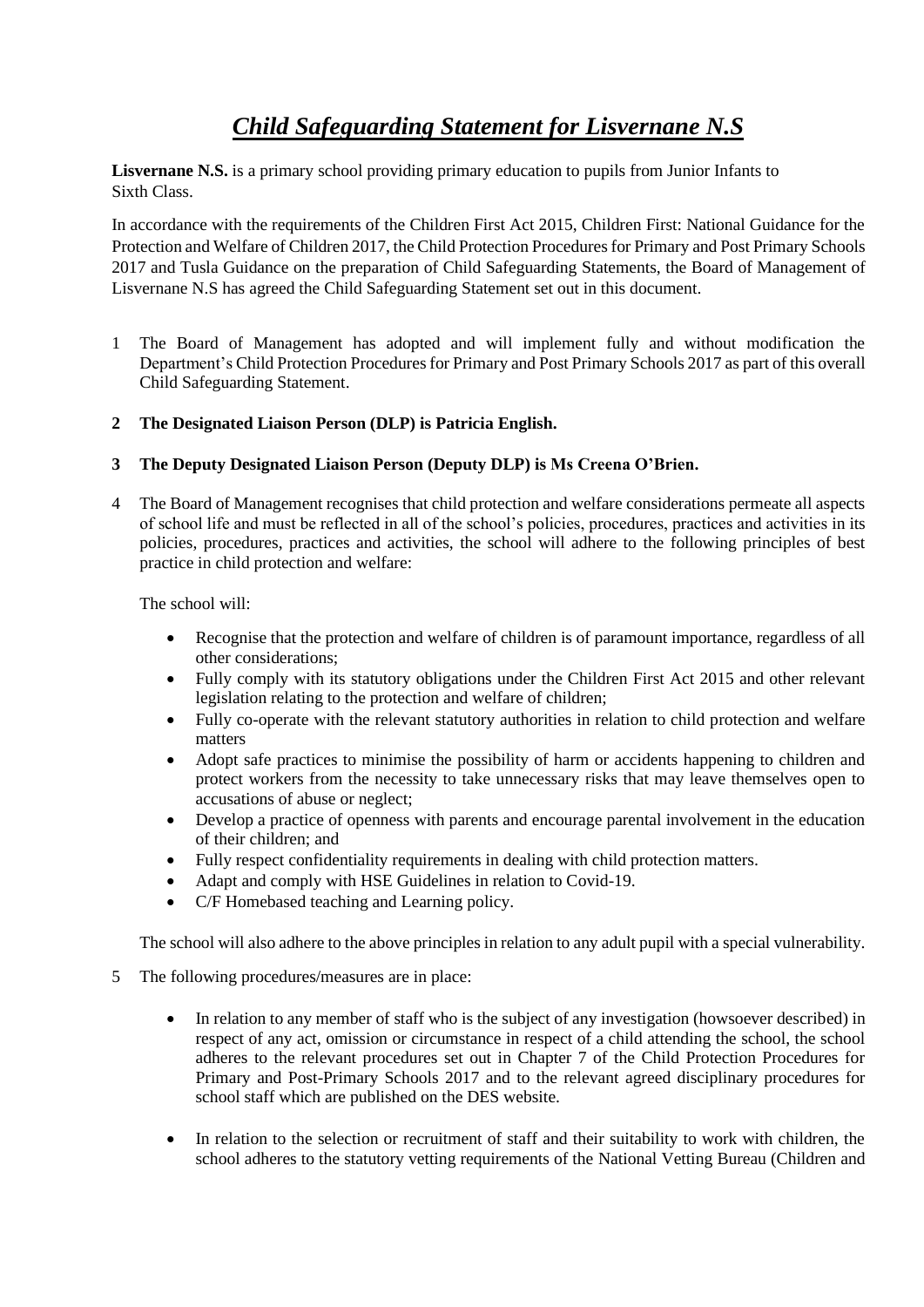Vulnerable Persons) Acts 2012 to 2016 and to the wider duty of care guidance set out in relevant Garda vetting and recruitment circulars published by the DES and available on the DES website.

- In relation to the provision of information and, where necessary, instruction and training, to staff in respect of the identification of the occurrence of harm (as defined in the 2015 Act) the school-
	- $\triangleright$  Has provided each member of staff with a copy of the school's Child Safeguarding Statement
	- $\triangleright$  Ensures all new staff are provided with a copy of the school's Child Safeguarding Statement
	- $\triangleright$  Encourages staff to avail of relevant training
	- ➢ Encourages Board of Management members to avail of relevant training
	- $\triangleright$  The Board of Management maintains records of all staff and Board member training
- In relation to reporting of child protection concerns to Tusla, all school personnel are required to adhere to the procedures set out in the Child Protection Procedures for Primary and Post-Primary Schools 2017, including in the case of registered teachers, those in relation to mandated reporting under the Children First Act 2015.
- In this school the Board has appointed the abovenamed DLP as the "relevant person" (as defined in the Children First Act 2015) to be the first point of contact in respect of the s child safeguarding statement.
- All registered teachers employed by the school are mandated persons under the Children First Act 2015.
- In accordance with the Children First Act 2015, the Board has carried out an assessment of any potential for harm to a child while attending the school or participating in school activities. A written assessment setting out the areas of risk identified and the school's procedures for managing those risks is attached as an appendix to these procedures.
- The various procedures referred to in this Statement can be accessed via the school's website, the DES website or will be made available on request by the school.

**Note:** The above is not intended as an exhaustive list. Individual Boards of Management shall also include in this section such other procedures/measures that are of relevance to the school in question.

- 6 This statement will be published on the school's website and has been provided to all members of school personnel, the Partnership Action Team of Lisvernane N.S and the patron. It is readily accessible to parents and guardians on request. A copy of this Statement will be made available to Tusla and the Department if requested.
- 7 This Child Safeguarding Statement will be reviewed **annually** or as soon as practicable after there has been a material change in any matter to which this statement refers.

This Child Safeguarding Statement was adopted by the Board of Management on \_\_\_\_\_\_\_\_\_\_\_\_\_\_\_\_\_ [date].

Signed: \_\_\_\_\_\_\_\_\_\_\_\_\_\_\_\_\_\_\_\_\_\_\_\_\_ Signed: \_\_\_\_\_\_\_\_\_\_\_\_\_\_\_\_\_\_\_\_\_\_\_\_\_\_\_\_

Chairperson of Board of Management Principal/Secretary to the Board of Management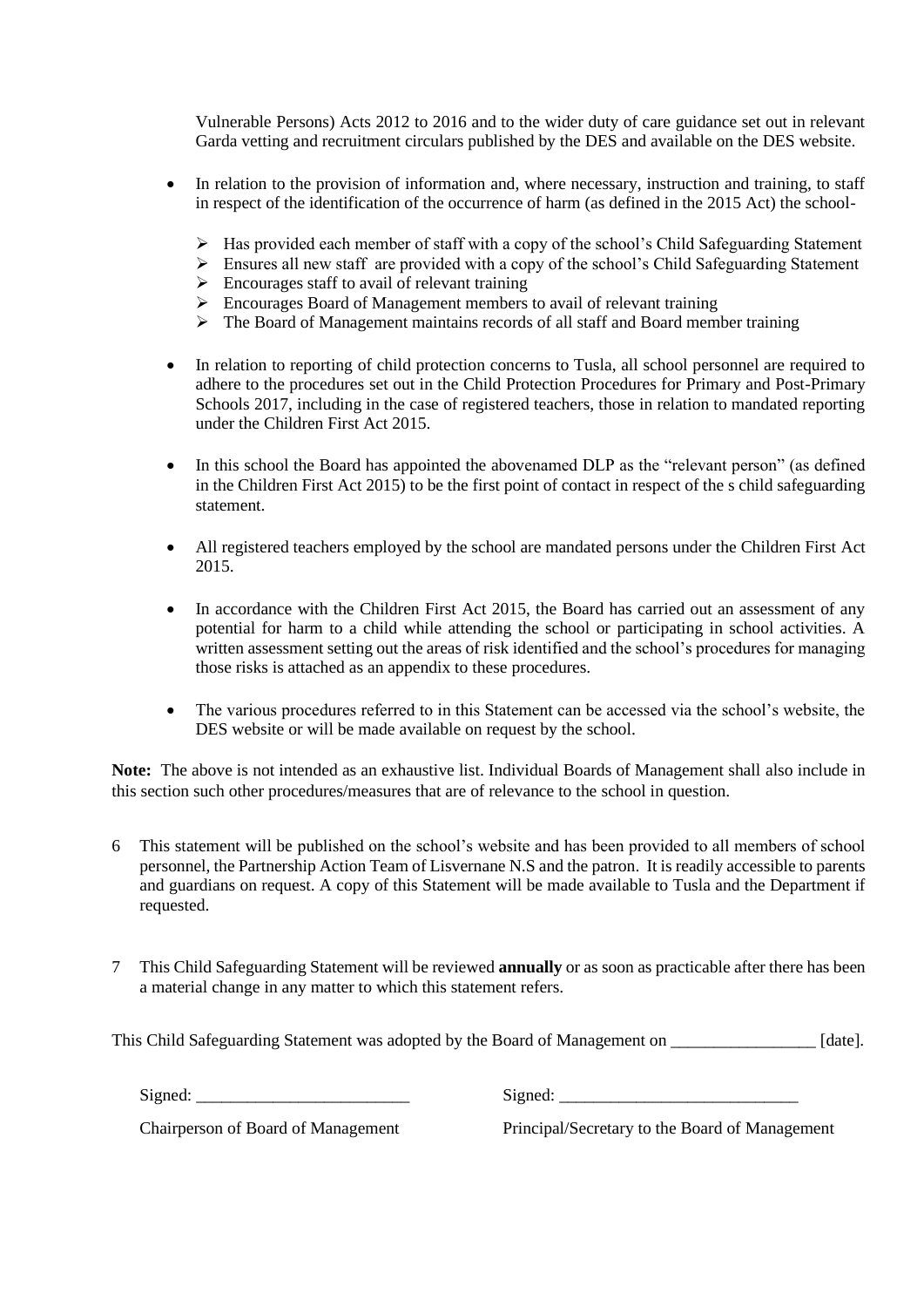### **Template 3: Checklist for Review of the Child Safeguarding Statement**

The *Child Protection Procedures for Primary and Post-Primary Schools 2017* require the Board of Management must undertake a review of its Child Safeguarding Statement and that the following checklist shall be used for this purpose. The review must be completed every year or as soon as practicable after there has been a material change in any matter to which the Child Safeguarding Statement refers. Undertaking an annual review will also ensure that a school also meets its statutory obligation under section 11(8) of the Children First Act 2015, to review its Child Safeguarding Statement every two years.

The checklist is designed as an aid to conducting this review and is not intended as an exhaustive list of the issues to be considered. Individual Boards of Management shall include other items in the checklist that are of relevance to the school in question.

As part of the overall review process, Boards of Management should also assess relevant school policies, procedures, practices and activities vis a vis their adherence to the principles of best practice in child protection and welfare as set out in the school's Child Safeguarding Statement, the Children First Act 2015 and the *Child Protection Procedures for Primary and Post-Primary Schools 2017.*

|                                                                                                                                                                                                                              | Yes/No |
|------------------------------------------------------------------------------------------------------------------------------------------------------------------------------------------------------------------------------|--------|
| 1. Has the Board formally adopted a Child Safeguarding Statement in accordance with the<br>'Child Protection Procedures for Primary and Post Primary Schools 2017'?                                                          |        |
| As part of the school's Child Safeguarding Statement, has the Board formally adopted,<br>2.<br>without modification, the 'Child Protection Procedures for Primary and Post Primary<br>Schools 2017"?                         |        |
| 3. Does the school's Child Safeguarding Statement include a written assessment of risk as<br>required under the Children First Act 2015?                                                                                     |        |
| 4. Has the Board reviewed and updated where necessary the written assessment of risk as<br>part of this overall review?                                                                                                      |        |
| 5. Has the DLP attended available child protection training?                                                                                                                                                                 |        |
| Has the Deputy DLP attended available child protection training?<br>6.                                                                                                                                                       |        |
| 7. Have any members of the Board attended child protection training?                                                                                                                                                         |        |
| 8. Are there both a DLP and a Deputy DLP currently appointed?                                                                                                                                                                |        |
| Are the relevant contact details (Tusla and An Garda Síochána) to hand?<br>9.                                                                                                                                                |        |
| 10. Has the Board arrangements in place to communicate the school's Child Safeguarding<br>Statement to new school personnel?                                                                                                 |        |
| 11. Is the Board satisfied that all school personnel have been made aware of their<br>responsibilities under the 'Child Protection Procedures for Primary and Post Primary<br>Schools 2017' and the Children First Act 2015? |        |
| 12. Has the Board received a Principal's Child Protection Oversight Report at each Board<br>meeting held since the last review was undertaken?                                                                               |        |
| 13. Since the Board's last review, was the Board informed of any child protection reports<br>made to Tusla/An Garda Síochána by the DLP?                                                                                     |        |
| 14. Since the Board's last review, was the Board informed of any cases where the DLP<br>sought advice from Tusla/and as a result of this advice, no report to the HSE was made?                                              |        |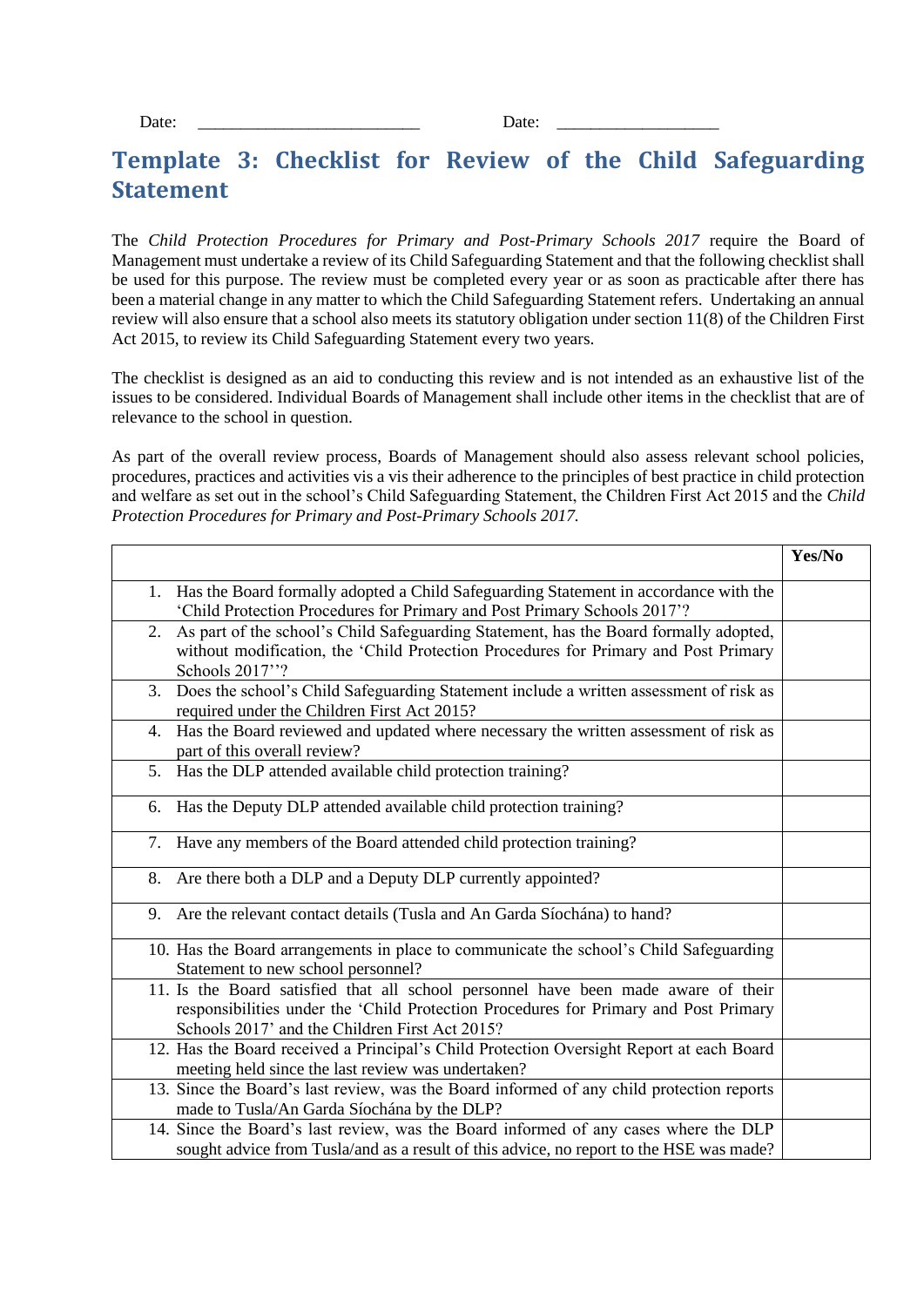|                                                                                                                             | Yes/No |
|-----------------------------------------------------------------------------------------------------------------------------|--------|
| 15. Since the Board's last review, was the Board informed of any cases where an allegation                                  |        |
| of abuse or neglect was made against any member of school personnel?                                                        |        |
| 16. Has the Board been provided with and reviewed all documents relevant to the Principal's                                 |        |
| Child Protection Oversight Report?                                                                                          |        |
| 17. Is the Board satisfied that the child protection procedures in relation to the making of                                |        |
| reports to Tusla/An Garda Síochána were appropriately followed in each case reviewed?                                       |        |
| 18. Is the Board satisfied that, since the last review, all appropriate actions are being or have                           |        |
| been taken in respect of any member of school personnel against whom an allegation of                                       |        |
| abuse or neglect has been made?*                                                                                            |        |
| 19. Were child protection matters reported to the Board appropriately recorded in the Board                                 |        |
| minutes?                                                                                                                    |        |
| 20. Is the Board satisfied that all records relating to child protection are appropriately filed                            |        |
| and stored securely?                                                                                                        |        |
| 21. Has the Board been notified by any parent in relation to that parent not receiving the                                  |        |
| standard notification required under section 5.6 of the 'Child Protection Procedures for                                    |        |
| Primary and Post Primary Schools 2017'                                                                                      |        |
| 22. In relation to any cases identified at question 21 above, has the Board ensured that any                                |        |
| notifications required section 5.6 of the 'Child Protection Procedures for Primary and                                      |        |
| Post Primary Schools 2017' were subsequently issued by the DLP?                                                             |        |
| 23. Has the Board ensured that the Parents' Association (if any), has been provided with the                                |        |
| school's Child Safeguarding Statement?                                                                                      |        |
| 24. Has the Board ensured that the patron has been provided with the school's Child                                         |        |
| <b>Safeguarding Statement?</b>                                                                                              |        |
| 25. Has the Board ensured that the school's Child Safeguarding Statement is available to                                    |        |
| parents on request?                                                                                                         |        |
| 26. Has the Board ensured that the Stay Safe programme is implemented in full in the                                        |        |
| school? (applies to primary schools)<br>27. Has the Board ensured that the Wellbeing Programme for Junior Cycle students is |        |
| implemented in full in the school? (applies to post-primary schools)                                                        |        |
| 28. Has the Board ensured that the SPHE curriculum is implemented in full in the school?                                    |        |
|                                                                                                                             |        |
| 29. Is the Board satisfied that the statutory requirements for Garda Vetting have been met in                               |        |
| respect of all school personnel (employees and volunteers)? *                                                               |        |
| 30. Is the Board satisfied that the Department's requirements in relation to the provision of                               |        |
| a child protection related statutory declaration and associated form of undertaking have                                    |        |
| been met in respect of persons appointed to teaching and non-teaching positions?*                                           |        |
| 31. Is the Board satisfied that, from a child protection perspective, thorough recruitment and                              |        |
| selection procedures are applied by the school in relation to all school personnel                                          |        |
| (employees and volunteers)?*                                                                                                |        |
| 32. Has the Board considered and addressed any complaints or suggestions for                                                |        |
| improvements regarding the school's Child Safeguarding Statement?                                                           |        |
| 33. Has the Board sought the feedback of parents in relation to the school's compliance with                                |        |
| the requirements of the child safeguarding requirements of the 'Child Protection                                            |        |
| Procedures for Primary and Post Primary Schools 2017'                                                                       |        |
| 34. Has the Board sought the feedback of pupils in relation to the school's child safeguarding                              |        |
| arrangements?                                                                                                               |        |
| 35. Is the Board satisfied that the 'Child Protection Procedures for Primary and Post Primary                               |        |
| Schools 2017' are being fully and adequately implemented by the school?                                                     |        |
| 36. Has the Board identified any aspects of the school's Child Safeguarding Statement                                       |        |
| and/or its implementation that require further improvement?                                                                 |        |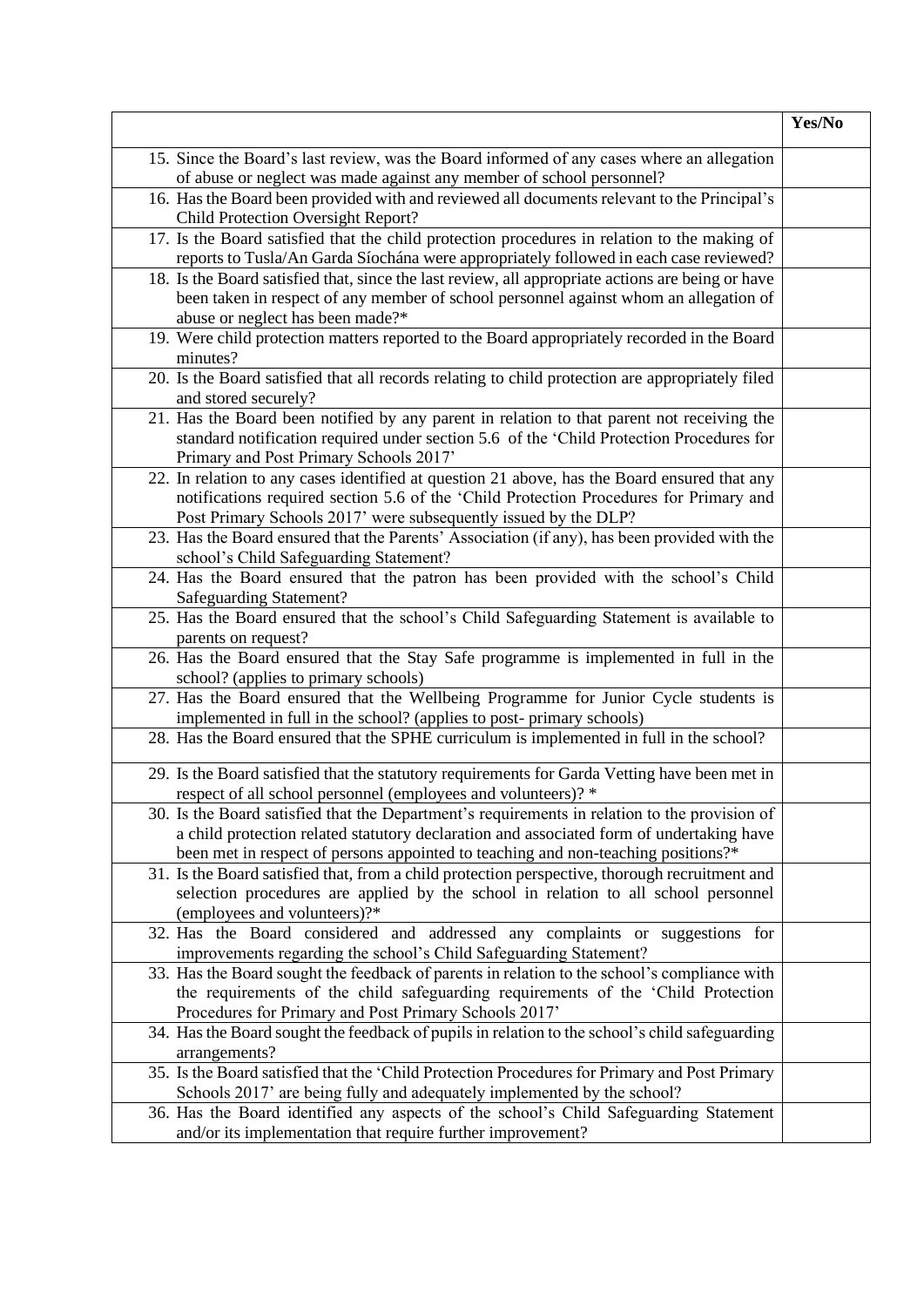|                                                                                           | Yes/No |
|-------------------------------------------------------------------------------------------|--------|
|                                                                                           |        |
| 37. Has the Board put in place an action plan containing appropriate timelines to address |        |
| those aspects of the school's Child Safeguarding Statement and/or its implementation      |        |
| that have been identified as requiring further improvement?                               |        |
| 38. Has the Board ensured that any areas for improvement that that were identified in any |        |
| previous review of the school's Child Safeguarding Statement have been adequately         |        |
| addressed?                                                                                |        |

\*In schools where the ETB is the employer the responsibility for meeting the employer's requirements rests with the ETB concerned. In such cases, this question should be completed following consultation with the ETB.

Chairperson, Board of Management

Signed \_\_\_\_\_\_\_\_\_\_\_\_\_\_\_\_\_\_\_\_\_\_\_\_\_\_\_\_\_\_\_\_\_\_\_\_\_ Date \_\_\_\_\_\_\_\_\_\_\_\_\_\_\_\_

Principal/Secretary to the Board of Management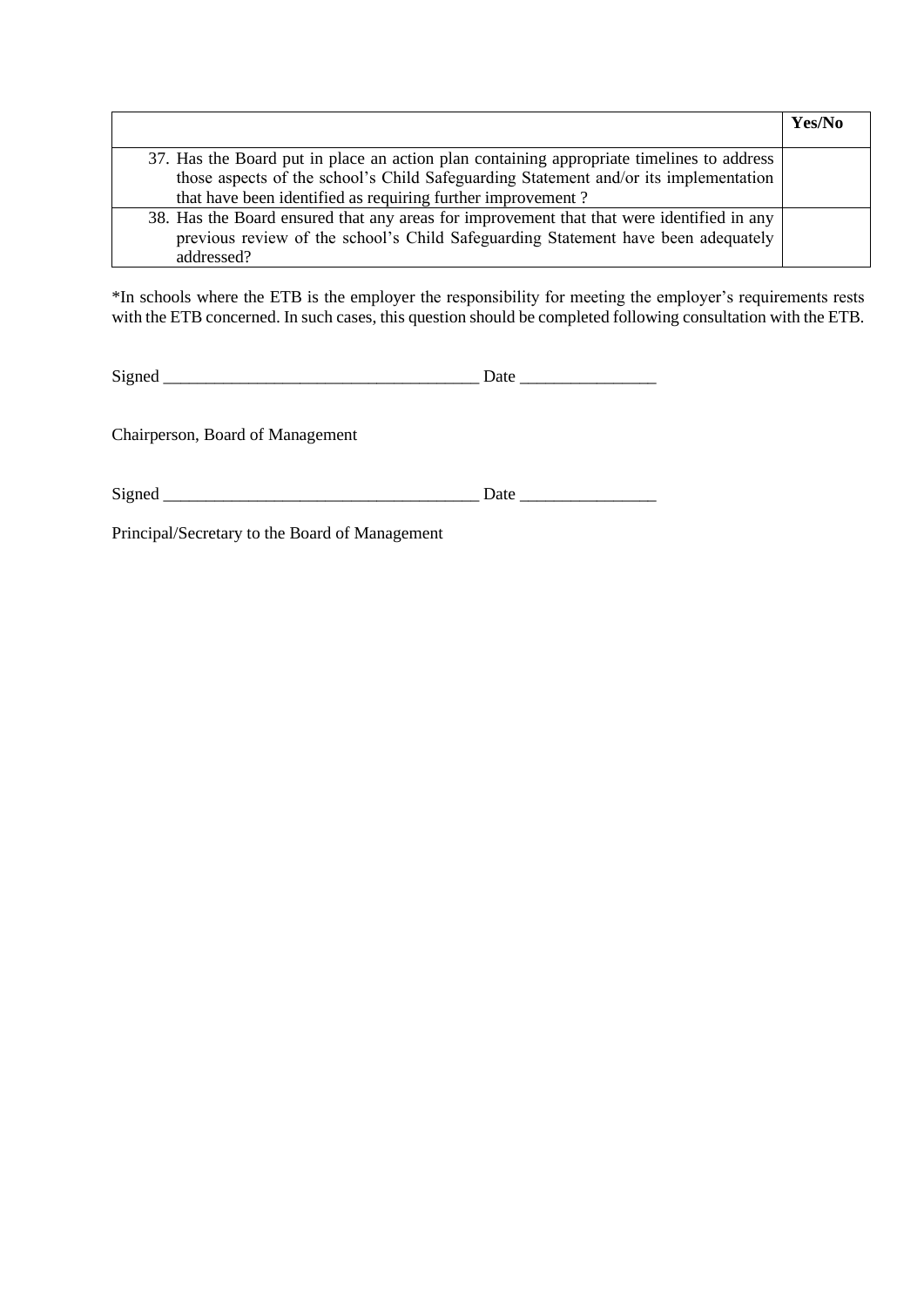## **Template 4: Notification regarding the Board of Management's review of the Child Safeguarding Statement**

To:

The Board of Management of \_\_\_\_\_\_\_\_\_\_\_\_\_\_\_\_\_\_\_\_\_\_\_\_\_ wishes to inform you that:

- The Board of Management's annual review of the school's Child Safeguarding Statement was completed at the Board meeting of \_\_\_\_\_\_\_\_\_\_\_\_\_\_\_ [date].
- This review was conducted in accordance with the "Checklist for Review of the Child Safeguarding Statement" published on the Department's 'website [www.education.ie](http://www.education.ie/)

Chairperson, Board of Management

| $\sim$<br>515<br>neo |  |  |
|----------------------|--|--|
|                      |  |  |

Principal/Secretary to the Board of Management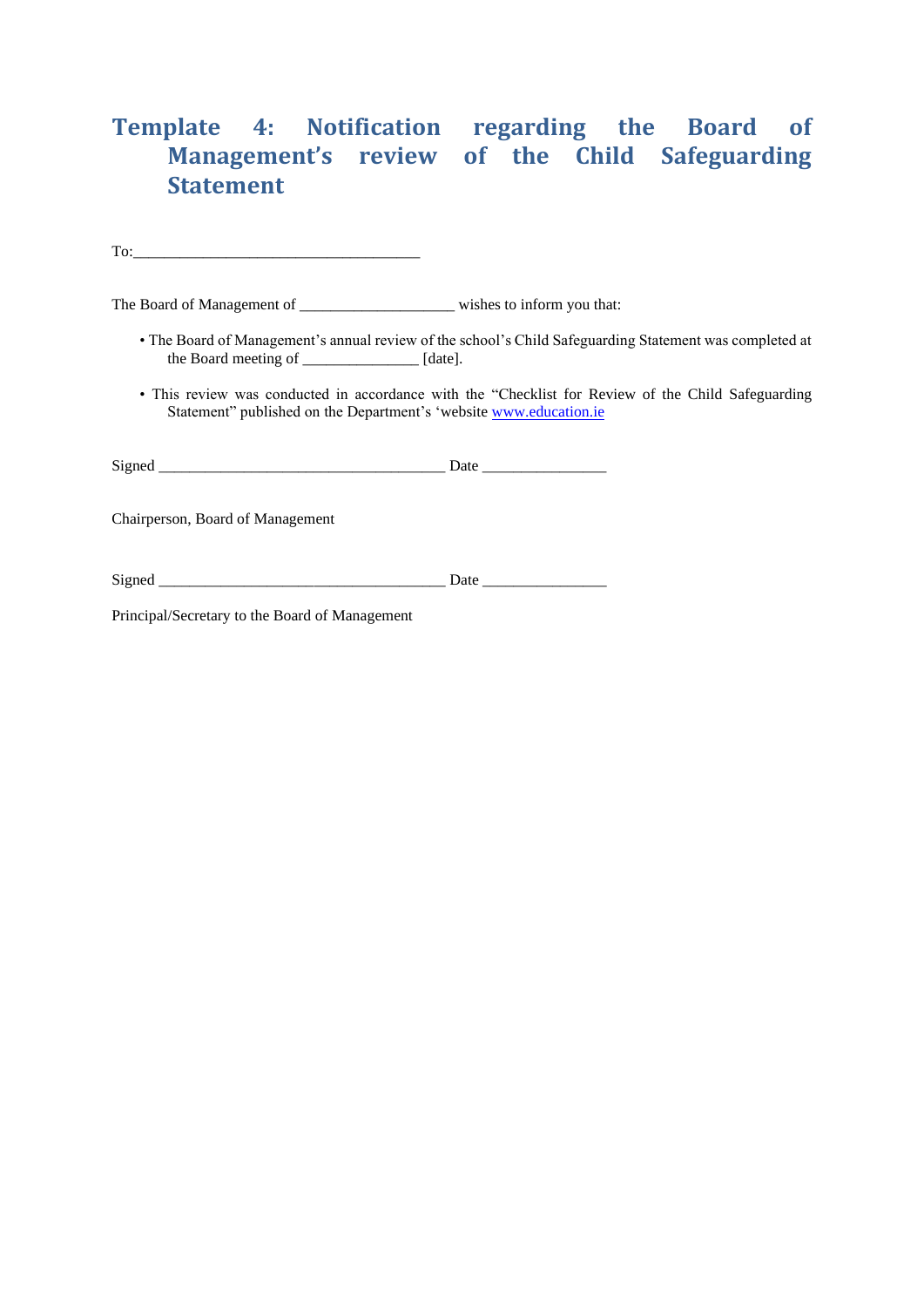### **Examples of activities, risks and procedures**

The examples listed in this document are provided to assist schools in undertaking their risk assessment under the Children First Act, 2015. Schools should note that this list of examples is not intended to be exhaustive. It is the responsibility of each school to ensure, as far as possible, that any other risks and procedures that are relevant to its own particular circumstances are identified and specified in the written risk assessment and that adequate procedures are in place to address all risks identified.

It is acknowledged that schools already have in place a range of policies, practices and procedures to mitigate the risk of harm to children while they are participating in the activities of the school and that some school activities will carry low or minimal risks of harm compared to others. In the context of the risk assessment that must be undertaken by schools, the Children First Act, 2015 refers to risk as "any potential for harm". Therefore, it is important that, as part of its risk assessment process, each school lists and reviews all of its various activities (which shall include identifying those that may carry low risk of harm as well as those that carry higher risks of harm). Doing so will help the school to (1) identify, as required under the Children First Act, 2015, any risks of harm that may exist in respect of the school's activities, (2) identify and assess the adequacy of the various procedures already in place to manage those risks of harm and (3) identify and put in place any such additional procedures as are considered necessary to manage any risk identified.

Important Note: It should be noted that risk in the context of this risk assessment is the risk of "harm" as defined in the Children First Act, 2015 and not general health and safety risk. The definition of harm is set out in chapter 4 of the Child Protection Procedures for Primary and Post-Primary Schools 2017.

#### **Examples of School Activities**

- Daily arrival and dismissal of pupils
- Recreation breaks for pupils
- Classroom teaching
- One-to-one teaching
- One-to-one counselling
- Outdoor teaching activities
- **Sporting Activities**
- School outings
- School trips involving overnight stay
- School trips involving foreign travel
- Use of toilet/changing/shower areas in schools
- Provision of residential facilities for boarders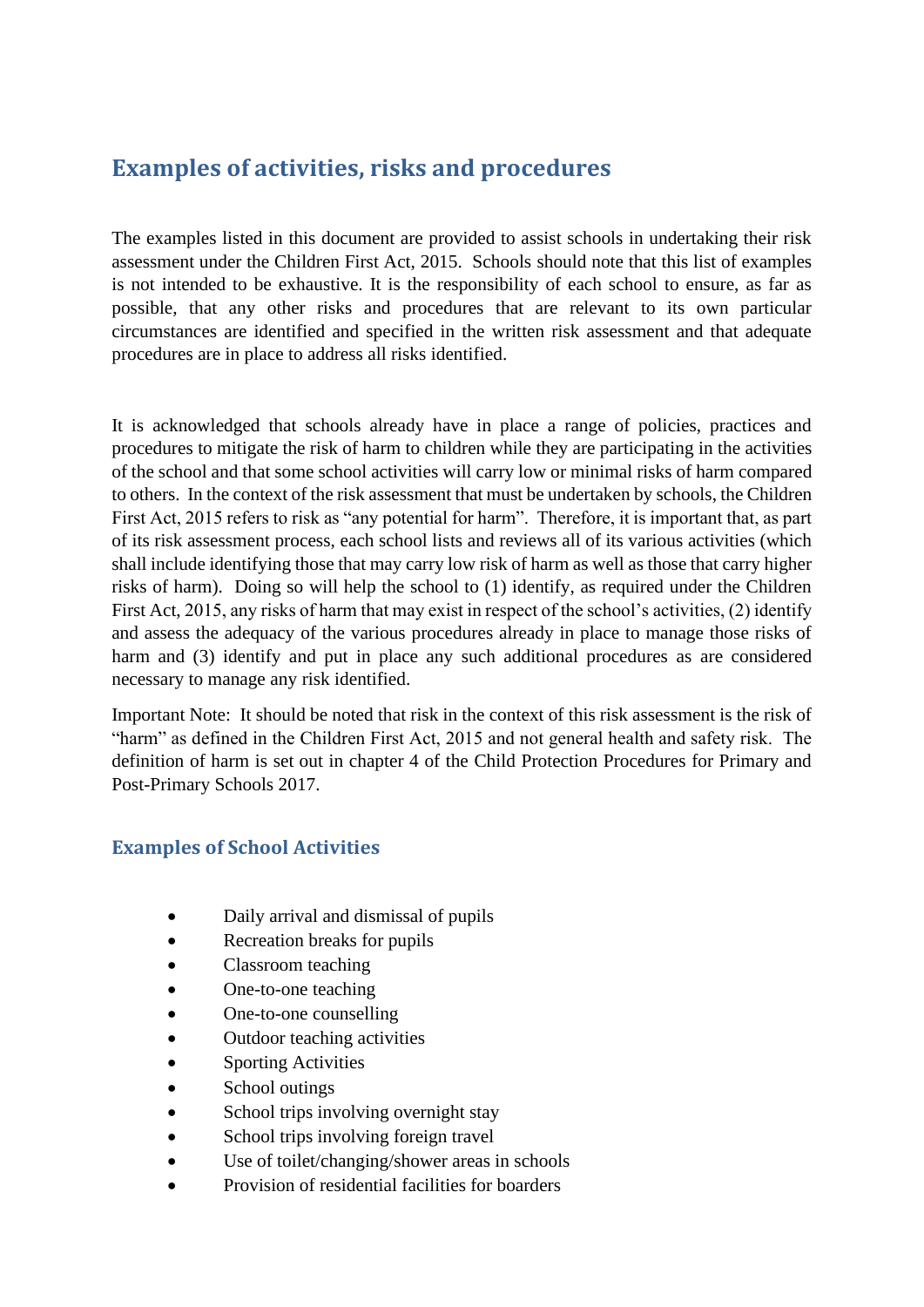- **Annual Sports Day**
- Fundraising events involving pupils
- Use of off-site facilities for school activities
- School transport arrangements including use of bus escorts
- Care of children with special educational needs, including intimate care where needed,
- Care of any vulnerable adult students, including intimate care where needed
- Management of challenging behaviour amongst pupils, including appropriate use of restraint where required
- Administration of Medicine
- Administration of First Aid
- Curricular provision in respect of SPHE, RSE, Stay Safe
- Prevention and dealing with bullying amongst pupils
- Training of school personnel in child protection matters
- Use of external personnel to supplement curriculum
- Use of external personnel to support sports and other extra-curricular activities
- Care of pupils with specific vulnerabilities/ needs such as
	- Pupils from ethnic minorities/migrants
	- Members of the Traveller community
	- Lesbian, gay, bisexual or transgender (LGBT) children
	- Pupils perceived to be LGBT
	- Pupils of minority religious faiths
	- Children in care
	- Children on CPNS
- Recruitment of school personnel including
	- Teachers/SNA's
	- Caretaker/Secretary/Cleaners
	- Sports coaches
	- External Tutors/Guest Speakers
	- Volunteers/Parents in school activities
	- Visitors/contractors present in school during school hours
	- Visitors/contractors present during after school activities
- Participation by pupils in religious ceremonies/religious instruction external to the school
- Use of Information and Communication Technology by pupils in school
- Application of sanctions under the school's Code of Behaviour including detention of pupils, confiscation of phones etc.
- Students participating in work experience in the school
- Students from the school participating in work experience elsewhere
- Student teachers undertaking training placement in school
- Use of video/photography/other media to record school events
- After school use of school premises by other organisations
- Use of school premises by other organisation during school day
- Breakfast club
- Homework club/evening study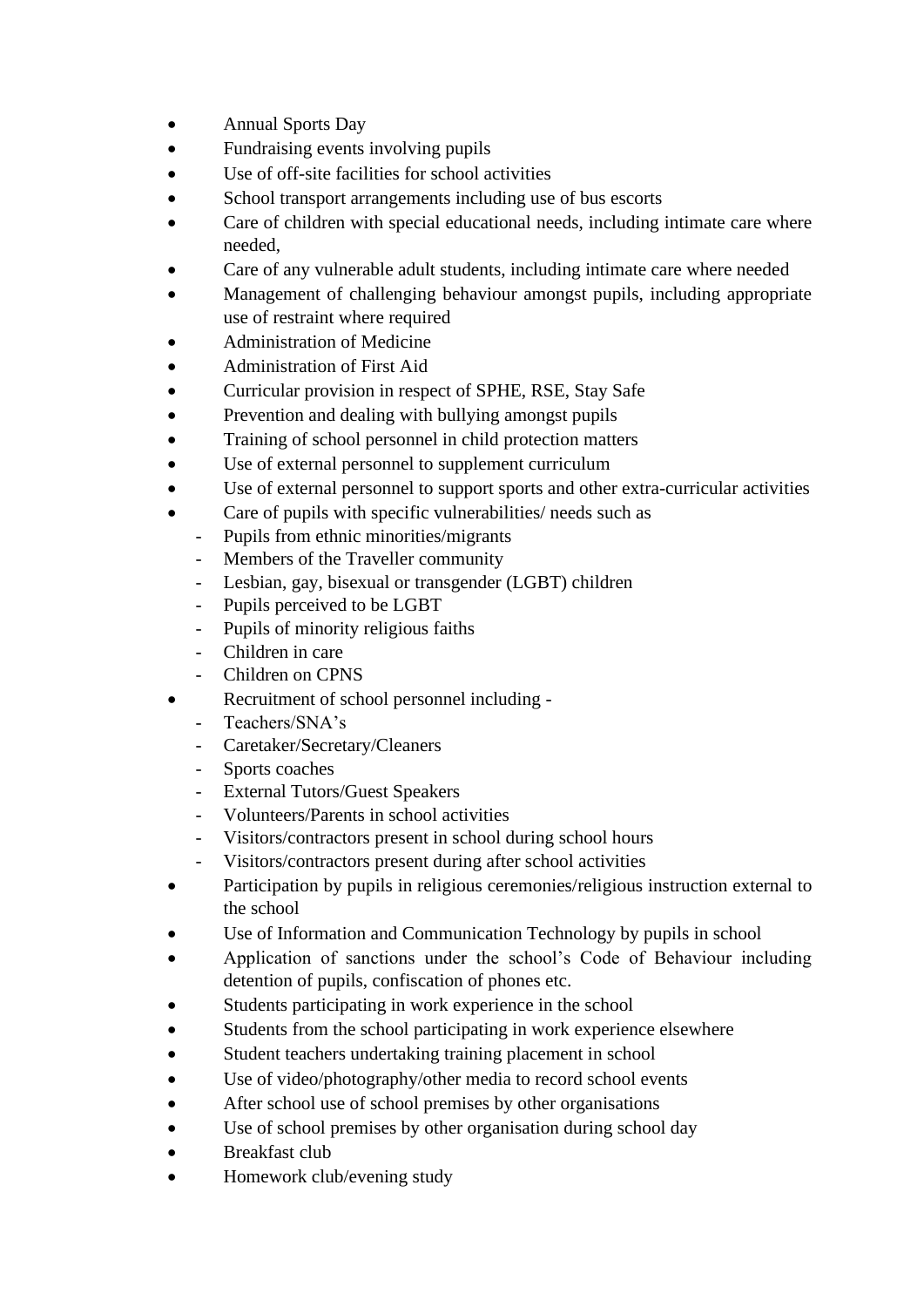#### **Examples of Risks of Harm**

- Risk of harm not being recognised by school personnel
- Risk of harm not being reported properly and promptly by school personnel
- Risk of child being harmed in the school by a member of school personnel
- Risk of child being harmed in the school by another child
- Risk of child being harmed in the school by volunteer or visitor to the school
- Risk of child being harmed by a member of school personnel, a member of staff of another organisation or other person while child participating in out of school activities e.g. school trip, swimming lessons
- Risk of harm due to bullying of child
- Risk of harm due to inadequate supervision of children in school
- Risk of harm due to inadequate supervision of children while attending out of school activities
- Risk of harm due to inappropriate relationship/communications between child and another child or adult
- Risk of harm due to children inappropriately accessing/using computers, social media, phones and other devices while at school
- Risk of harm to children with SEN who have particular vulnerabilities
- Risk of harm to child while a child is receiving intimate care
- Risk of harm due to inadequate code of behaviour
- Risk of harm in one-to-one teaching, counselling, coaching situation
- Risk of harm caused by member of school personnel communicating with pupils in appropriate manner via social media, texting, digital device or other manner
- Risk of harm caused by member of school personnel accessing/circulating inappropriate material via social media, texting, digital device or other manner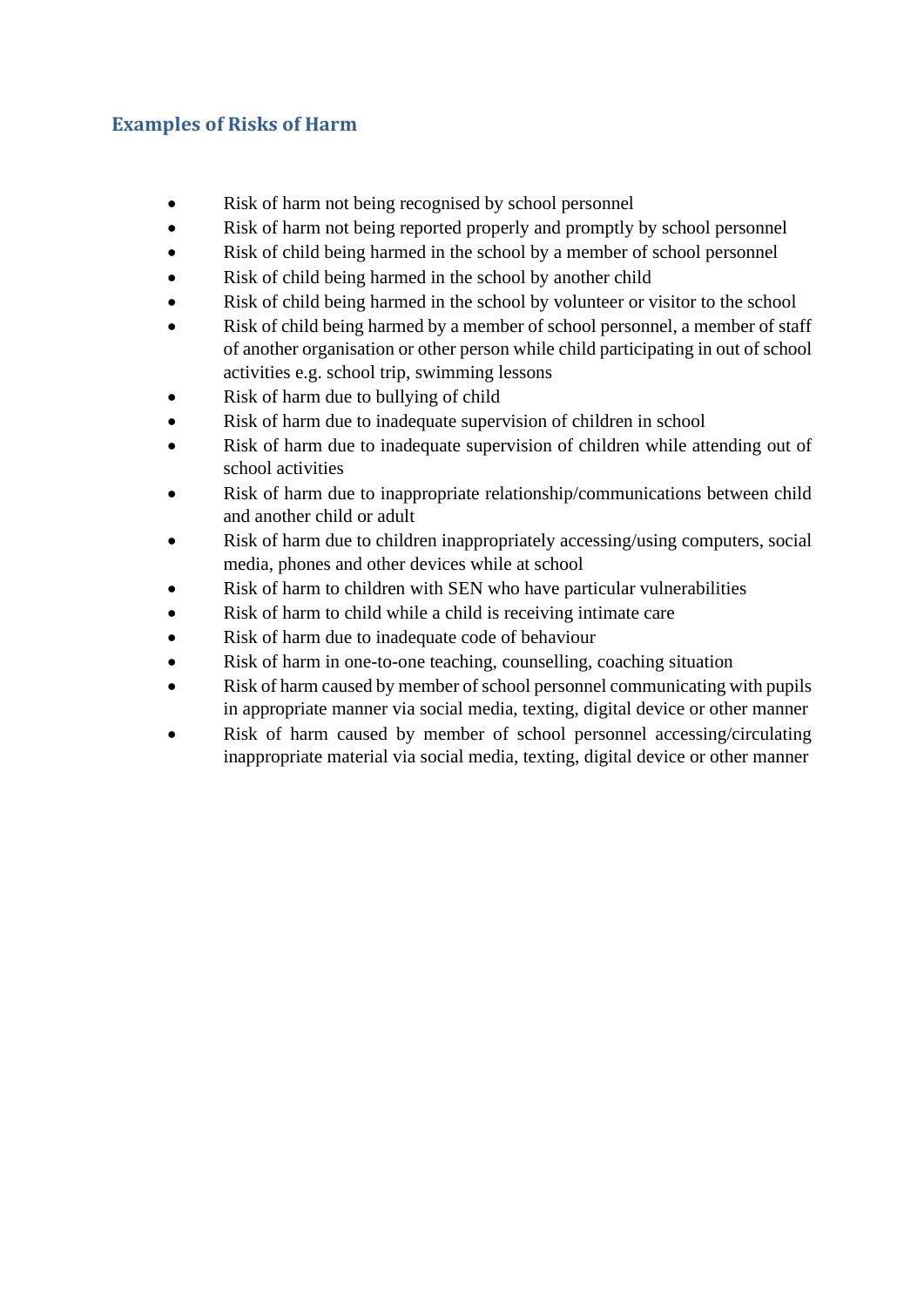#### **Examples of Procedures to address risks of harm**

- All school personnel are provided with a copy of the school's *Child Safeguarding Statement*
- The *Child Protection Procedures for Primary and Post-Primary Schools 2017* are made available to all school personnel
- School Personnel are required to adhere to the *Child Protection Procedures for Primary and Post-Primary Schools 2017* and all registered teaching staff are required to adhere to the *Children First Act 2015*
- The school implements in full the Stay Safe Programme
- The school implements in full the SPHE curriculum
- The school implements in full the Wellbeing Programme at Junior Cycle
- The school has an Anti-Bullying Policy which fully adheres to the requirements of the Department's *Anti-Bullying Procedures for Primary and Post-Primary Schools*
- The school has a yard/playground supervision policy to ensure appropriate supervision of children during, assembly, dismissal and breaks and in respect of specific areas such as toilets, changing rooms etc.
- The school has in place a policy and clear procedures in respect of school outings
- The school has a Health and safety policy
- The school adheres to the requirements of the Garda vetting legislation and relevant DES circulars in relation to recruitment and Garda vetting
- The school has a codes of conduct for school personnel (teaching and nonteaching staff)
- The school complies with the agreed disciplinary procedures for teaching staff
- The school has a Special Educational Needs policy
- The school has an intimate care policy/plan in respect of students who require such care
- The school has in place a policy and procedures for the administration of medication to pupils
- The school  $$ 
	- o Has provided each member of school staff with a copy of the school's Child Safeguarding Statement
	- o Ensures all new staff are provided with a copy of the school's Child Safeguarding Statement
	- o Encourages staff to avail of relevant training
	- o Encourages board of management members to avail of relevant training
	- o Maintains records of all staff and board member training
- The school has in place a policy and procedures for the administration of First Aid
- The school has in place a code of behaviour for pupils
- The school has in place an ICT policy in respect of usage of ICT by pupils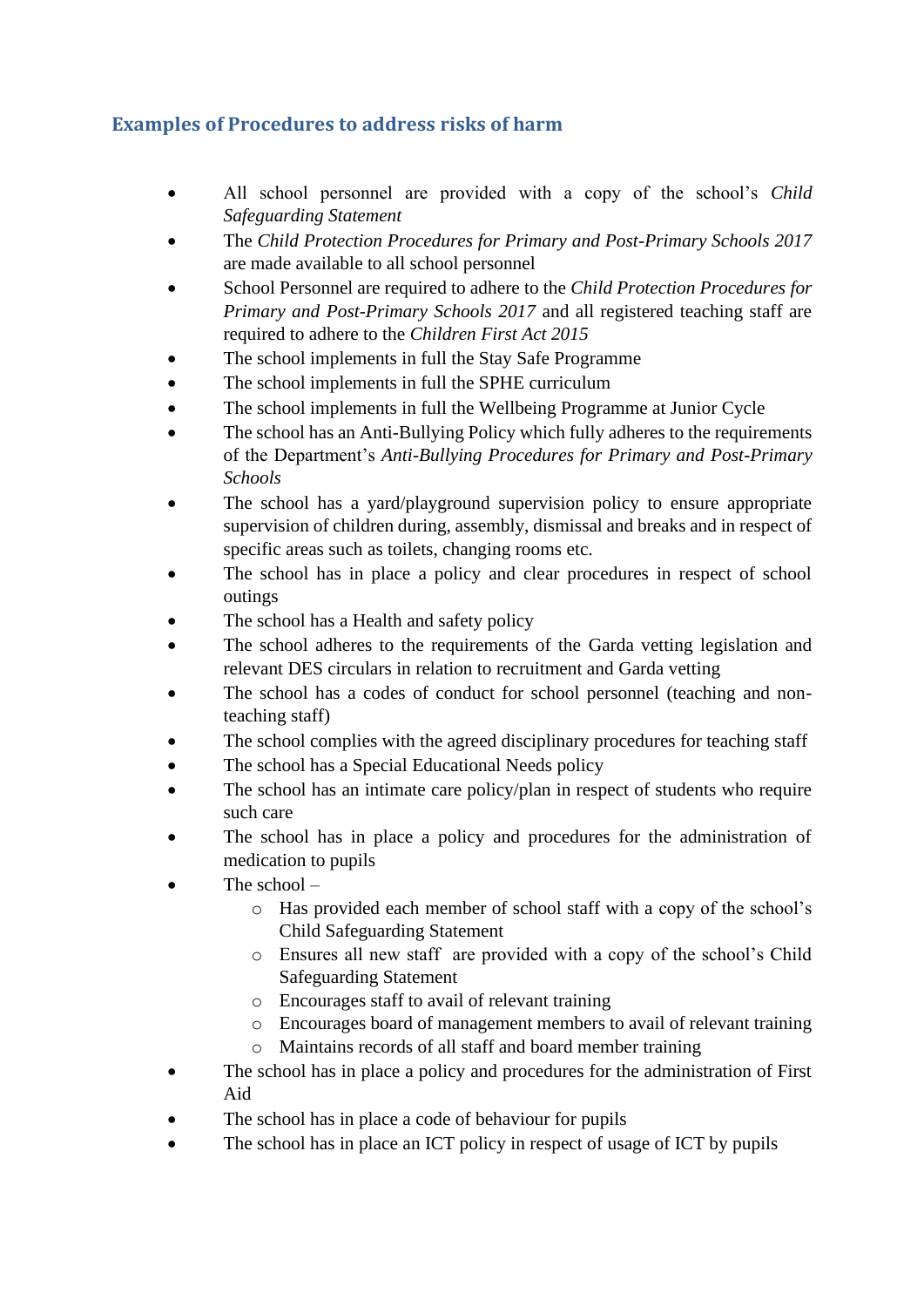- The school has in place a mobile phone policy in respect of usage of mobile phones by pupils
- The school has in place a Critical Incident Management Plan
- The school has in place a Home School Liaison policy and related procedures
- The school has in place a policy and procedures for the use of external persons to supplement delivery of the curriculum
- The school has in place a policy and procedures for the use of external sports coaches
- The school has in place a policy and clear procedures for one-to-one teaching activities
- The school has in place a policy and procedures for one-to-one counselling
- The school has in place a policy and procedures in respect of student teacher placements
- The school has in place a policy and procedures in respect of students undertaking work experience in the school
- The school has in place a policy and procedures in respect of pupils of the school undertaking work experience in external organisations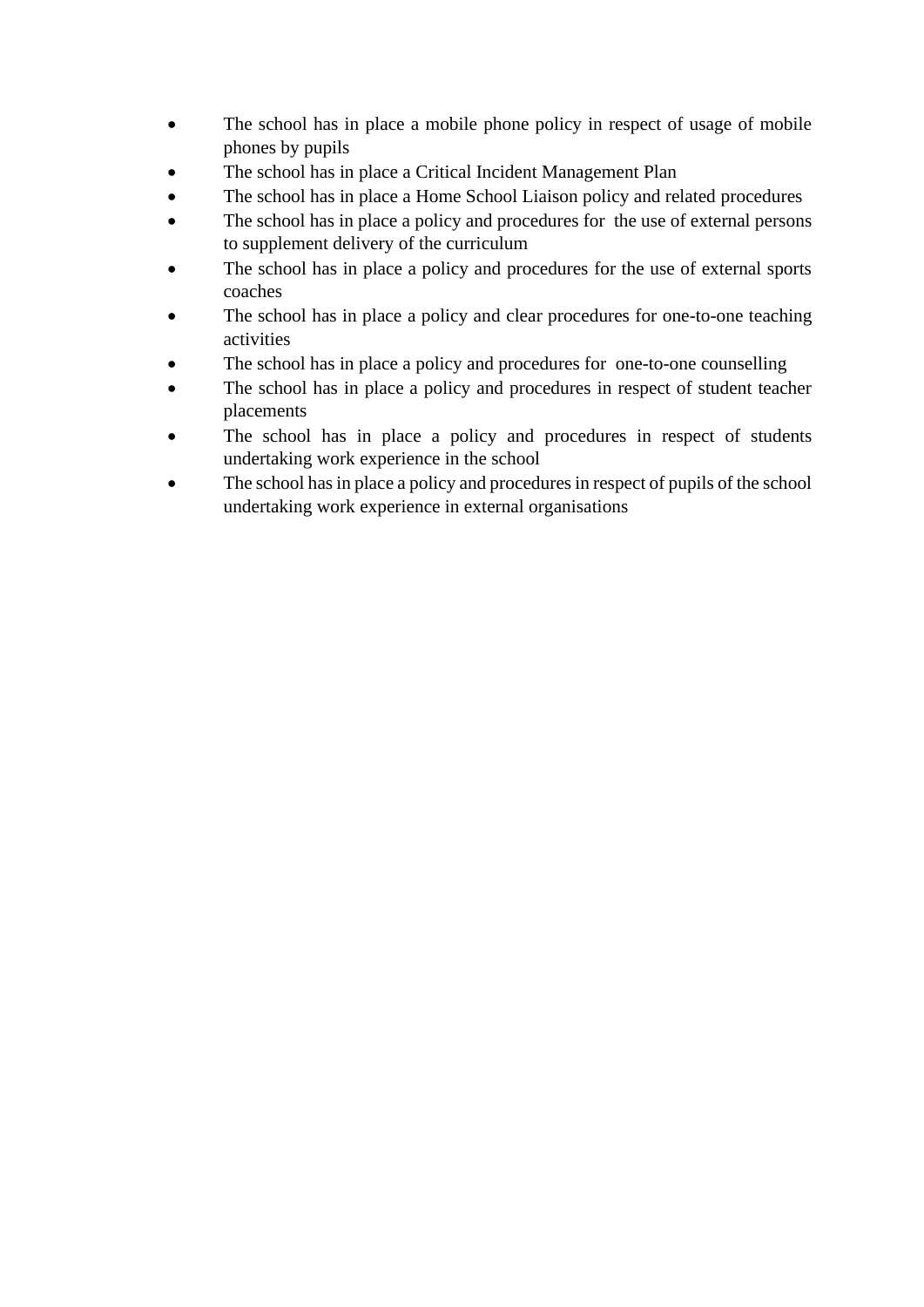I confirm I have received a copy of the Lisvernane N.S. Child Safe Guarding Statement and I agree to adhere to same.

 $\overline{\phantom{0}}$ 

 $\overline{\phantom{a}}$ 

 $\overline{\phantom{a}}$ 

 $\sim$